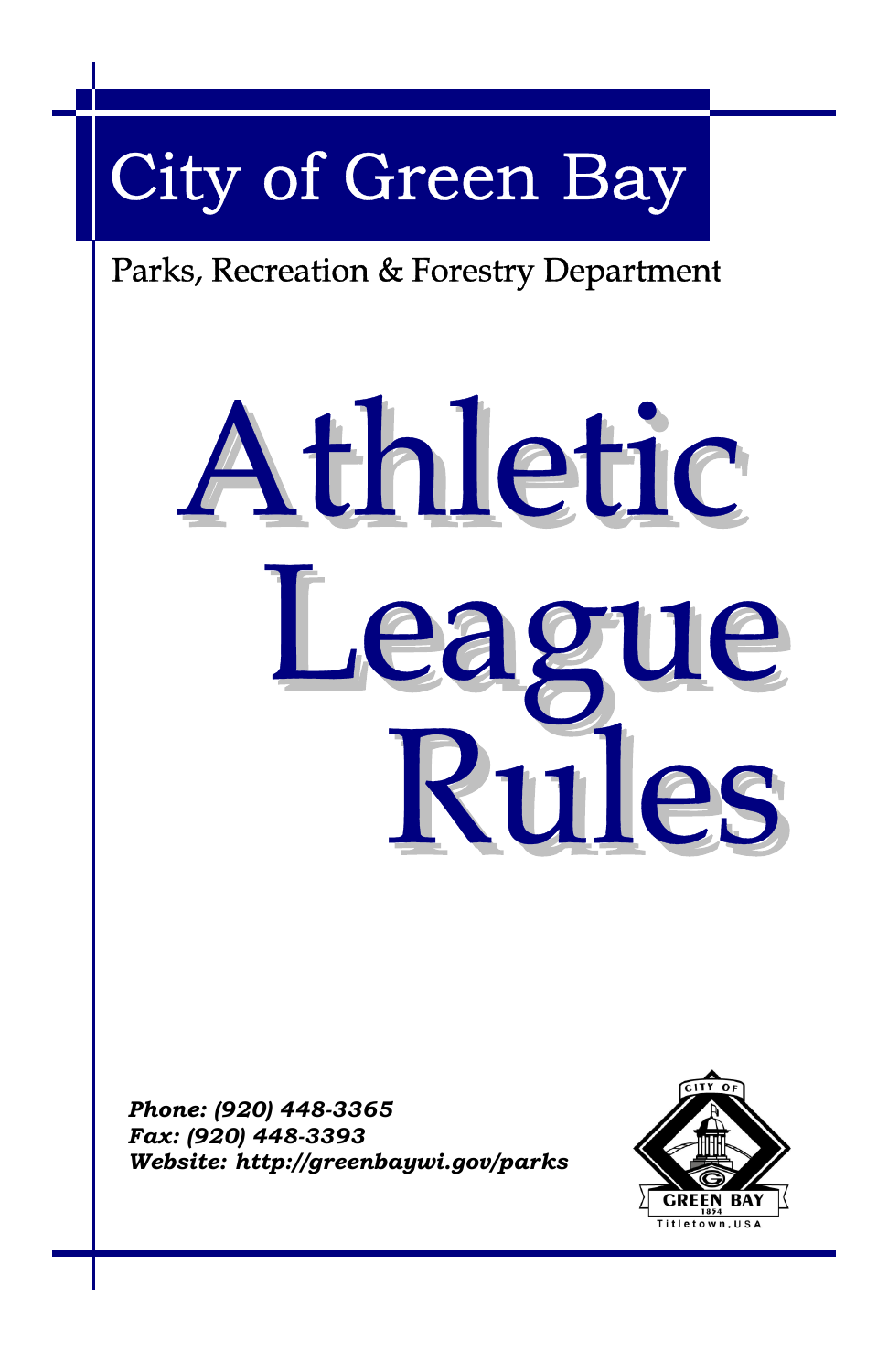#### **1 - REGISTRATION**

- 1-1 Team eligibility for the Green Bay Athletic Leagues is established by the payment of the fee and completion of team registration form.
- 1-2 All entry fees and all applicable non-resident fees must accompany the completed registration form and be turned in to the Parks, Recreation & Forestry Department, City Hall, Room 510, on or before the established team entry deadline. MAKE CHECKS PAYABLE TO THE **"GREEN BAY PARKS DEPARTMENT"**. No team can be scheduled for any games, practice or league until this obligation has been fulfilled.
- 1-3 All teams have the option of dropping off, faxing or mailing their registration form and fees. If you choose to fax your form, you can either write your credit card information on the fax or call our office with the information
- 1-4 Teams that include at least 51% residents will be considered a resident team. Resident teams will have "priority" registration over non-resident teams.
	- A. Teams sponsored by industrial, business or church establishments located in the corporate city limits of Green Bay which solely consist of residents and/or non-residents who work fulltime (35 hours per week) or are church members of the sponsoring establishment are eligible for priority registration.
- 1-5 Teams that are made up of 50% or more non-residents will be considered a nonresident team. Non-resident teams may sign-up during the "open" registration period.



1-6 By signing the team registration form,  $\ell$ managers verify the addresses listed are correct and all applicable fees have been

paid. If found in violation, the individual player(s) and manager will be banned from participating in all Department sponsored leagues for one year. Teams will be allowed to continue league play with all contests being forfeited to opponents. Teams will be dropped from the league if they continue to allow ineligible players to participate or if they make a mockery of remaining games.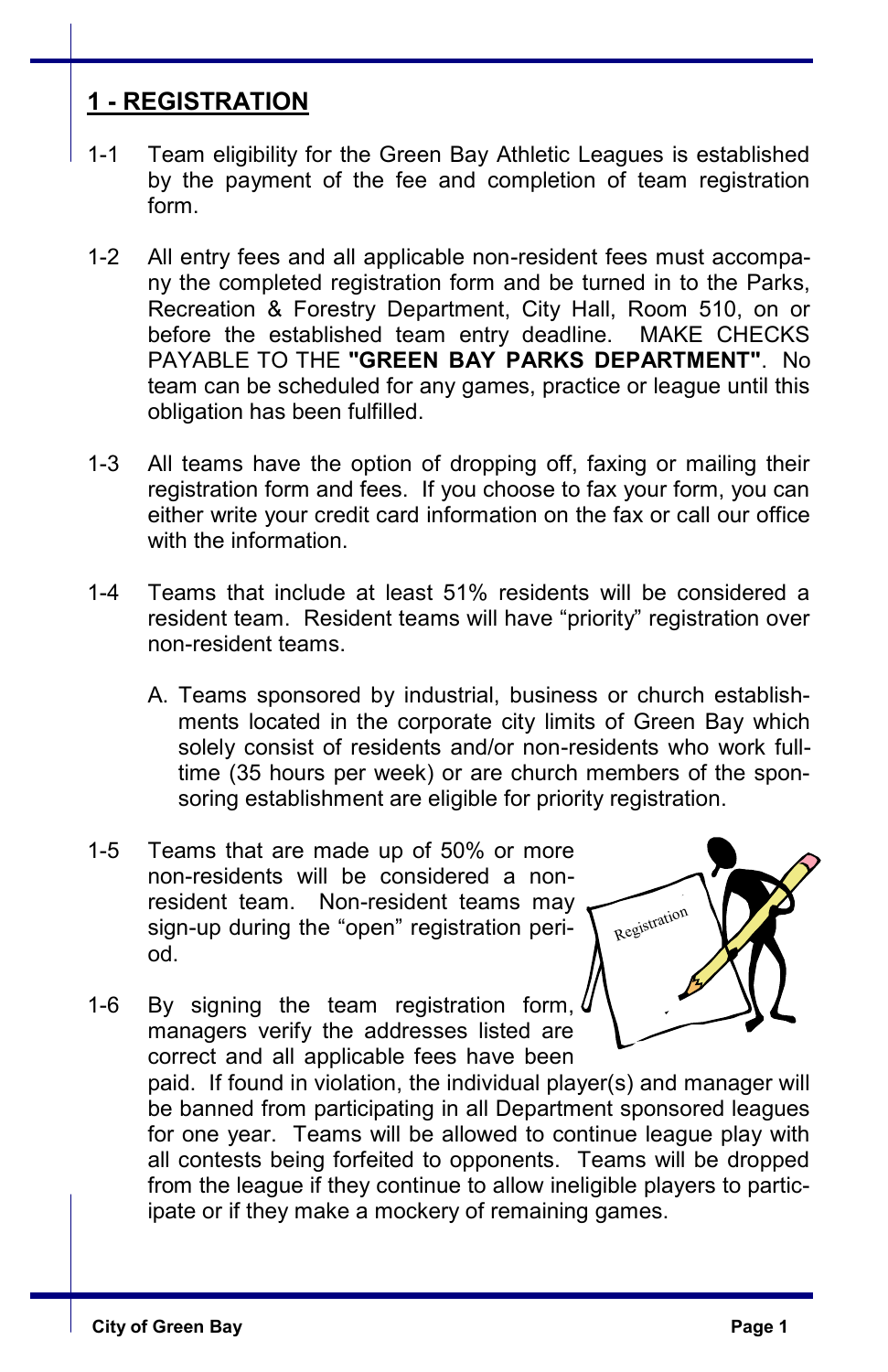- A. Any individual who plays under an assumed name will be banned from further play in Parks, Recreation and Forestry Department sponsored leagues. Games this individual has played in will be declared forfeit.
- 1-7 Once team registration closes, any team may add additional non-residents to their roster. Non-residents are classified as those people living outside the Green Bay corporate city limits. Non-residents must pay a \$32.00 non-resident fee (plus tax) per sport/season to be eligible. There are no non-resident limits during open registration.
- 1-8 Due to limited facilities available for Green Bay Athletic Leagues, the number of teams that can be accepted is limited. Teams desiring to enter after leagues are full will be placed on a waiting list.

#### **2-TEAM/PLAYER**

- 2-1 Players must be 18 years of age or older and not presently enrolled in high school. (Softball exception: high school students must be 18 years old and graduating at the end of the current spring semester. Students are subject to adult fees.) All players must be registered at the Parks, Recreation and Forestry Office to be eligible to play - violators will forfeit the game.
- 2-2 Current members of college varsity, professional and/or semiprofessional teams are prohibited from participating in Green Bay Athletic Leagues. This rule only applies to the sport they play in. (ex: a member of a professional football team cannot play in the football leagues, however may participate in the softball leagues.)
- 2-3 Individual players added to a roster that demonstrate unequaled classifications can be denied participation in the league.
- 2-4 Managers may add new players anytime, even on game day, provided registration information is in our office before 4:00 PM. Resident and non-resident players may be added on-line, over the phone, processed in person, e-mailed, faxed or by mail as long as the \$32.00 fee (plus tax) accompanies the information for any non-residents. Credit cards are now accepted for your convenience.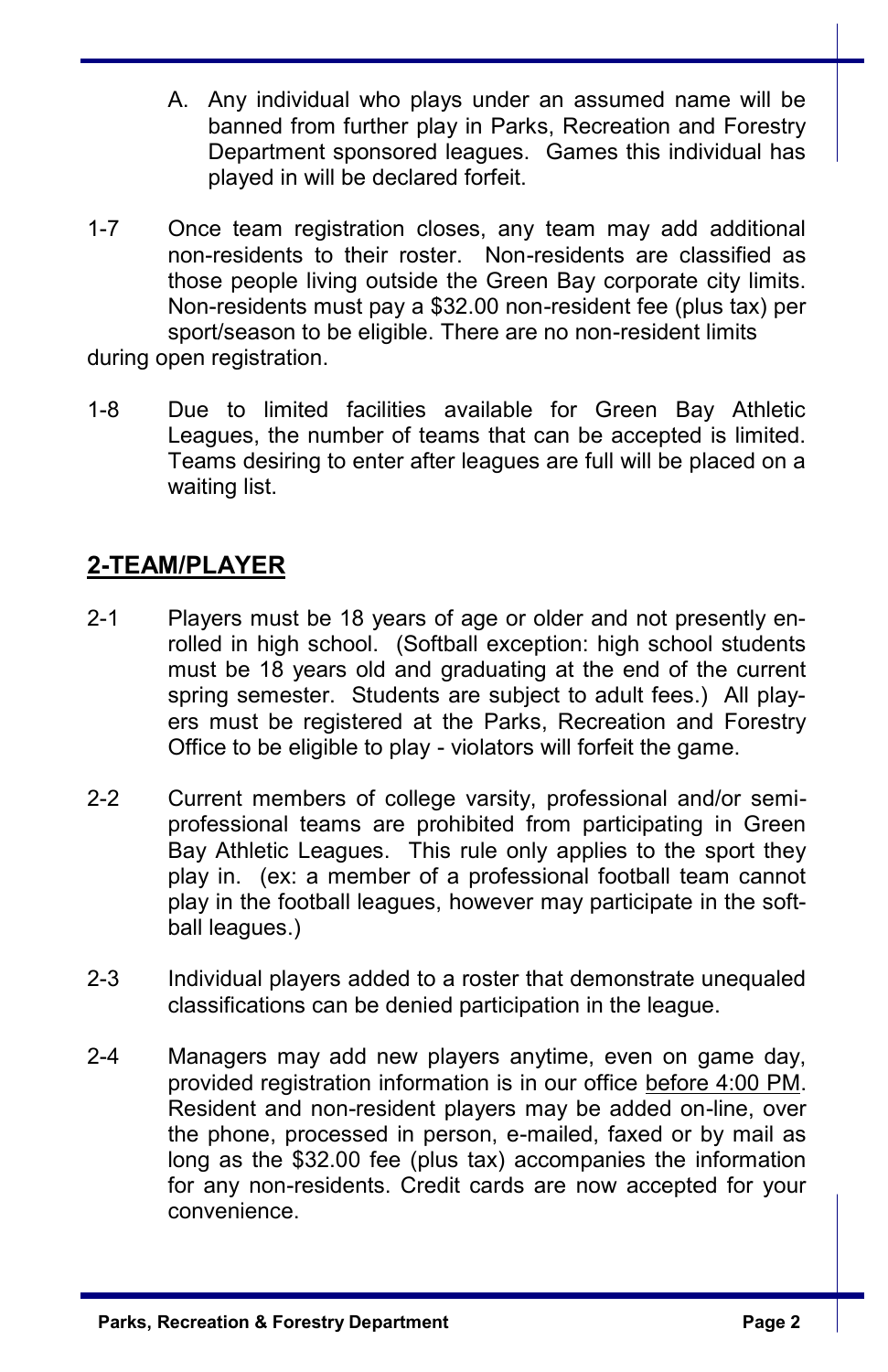Contracts will become valid and players are officially on the roster once ALL information and fees are received at the Parks, Recreation and Forestry Office. The following information is needed when adding a player: league, team name, player name, address, age, date of birth and phone number. **Players may now be added via our website. Go to www.greenbaywi.gov/parks. Under Quick Links choose Adult Rec Leagues.**

- 2-5 A player wishing to change teams must be voided from their present team by the manager and submit new player information from the new manager for their new team before they play.
- 2-6 No player will be allowed to play on more than one team competing in an individual sport on the same night in the athletic program sponsored by the City of Green Bay. PENALTY: Both teams will forfeit all games that the illegal player participated in. Please see specific sports by-laws for additional information.
- 2-7 THE LEAGUE, SPONSOR, OR MANAGER WILL NOT BE RE-SPONSIBLE FOR THE EXPENSE INCURRED DUE TO INJU-RY TO ANY PLAYER, NOR WILL THEY BE RESPONSIBLE FOR VALUABLES.

#### **3 - GAME AND FIELD INFORMATION**

- 3-1 All league games will be played at the time, date and location as designated on the schedule. Game times will be adjusted according to the end of the previous game. Exceptions occur based by the need for cancellation, due to questionable or hazardous field or weather conditions. Cancellations are announced by the Parks, Recreation & Forestry Department or made by the site supervisor.
- 3-2 Every effort will be made to inform participants in a timely manner regarding cancellations. Cancellations will be made throughout the day depending on weather conditions. **Cancellations are not updated between 4:30 p.m. and 8:30 a.m.** Please use the following options for cancellation information.
	- 1. Go to www.greenbaywi.gov/parks under quick links, choose Recreation Cancellations.
	- 2. Listen to local radio stations.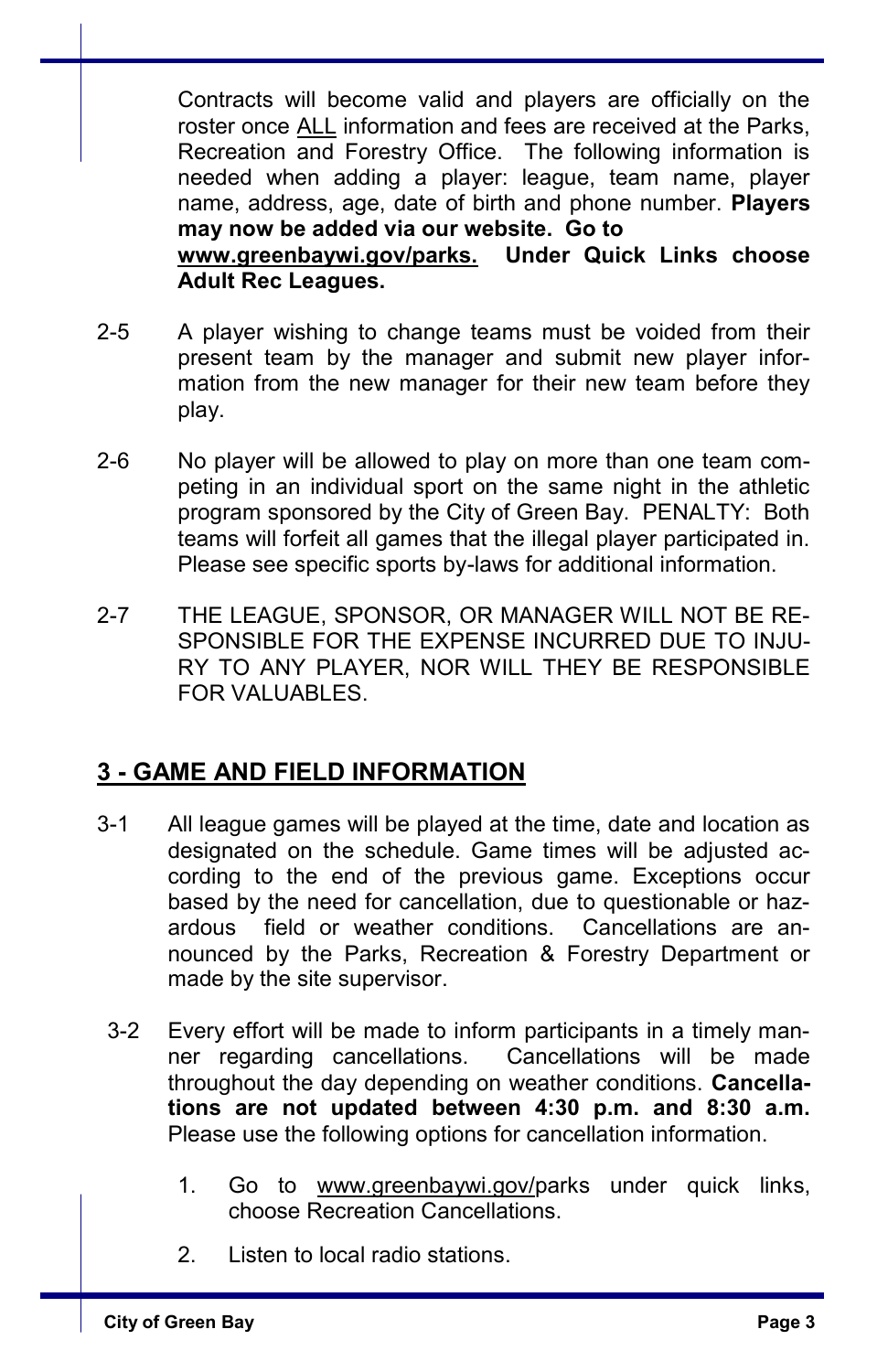If none of the above options are updated, please report to your site. Cancellations made after 4:30 p.m. will be determined by the Site Supervisor. Managers will receive notification from the Site Supervisor regarding any cancellations.

- A. All cancellations will be rescheduled in a timely manner. Check the website for league schedules and rescheduled games.
- 3-3 Any team forfeiting two (2) games will be liable to expulsion from further league competition.
- 3-4 If a team is losing by what a manager feels is an insurmountable number of runs or points, the manager may terminate the game at any time. If managers wish to continue the game for fun, teams may play up through their normal scheduled game time, and not to exceed the next game's official start time. The score will stand from the point at which the game was terminated. The forfeiting team will not be charged with a forfeit on the official score sheet.
- 3-5 Team benches will be occupied only by the players, the managers and any other team personnel. Managers will see that this rule is followed.
- 3-6 Players will pay all expenses of repairing or replacing any publicly owned property that they are responsible for damaging.
- 3-7 League standings will be updated each week on our website: www.greenbaywi.gov/parks, under quick links, choose Adult Rec Leagues. Click on the specific sport standings link on the right hand side of the page.
- 3-8 Scores from each league game may be posted in the Green Bay Press Gazette the following day.
- 3-9 The team with the best win-loss percentage in each league shall be declared the champion. The Parks, Recreation and Forestry Department will award the champion with a team plaque.
	- A. Position Night: Position night games will be decided after the completion of all regular league games. Position night will be decided on your regular season record. The top 2 teams will play against each other, followed by 3rd and 4th place and 5th and 6th place, etc.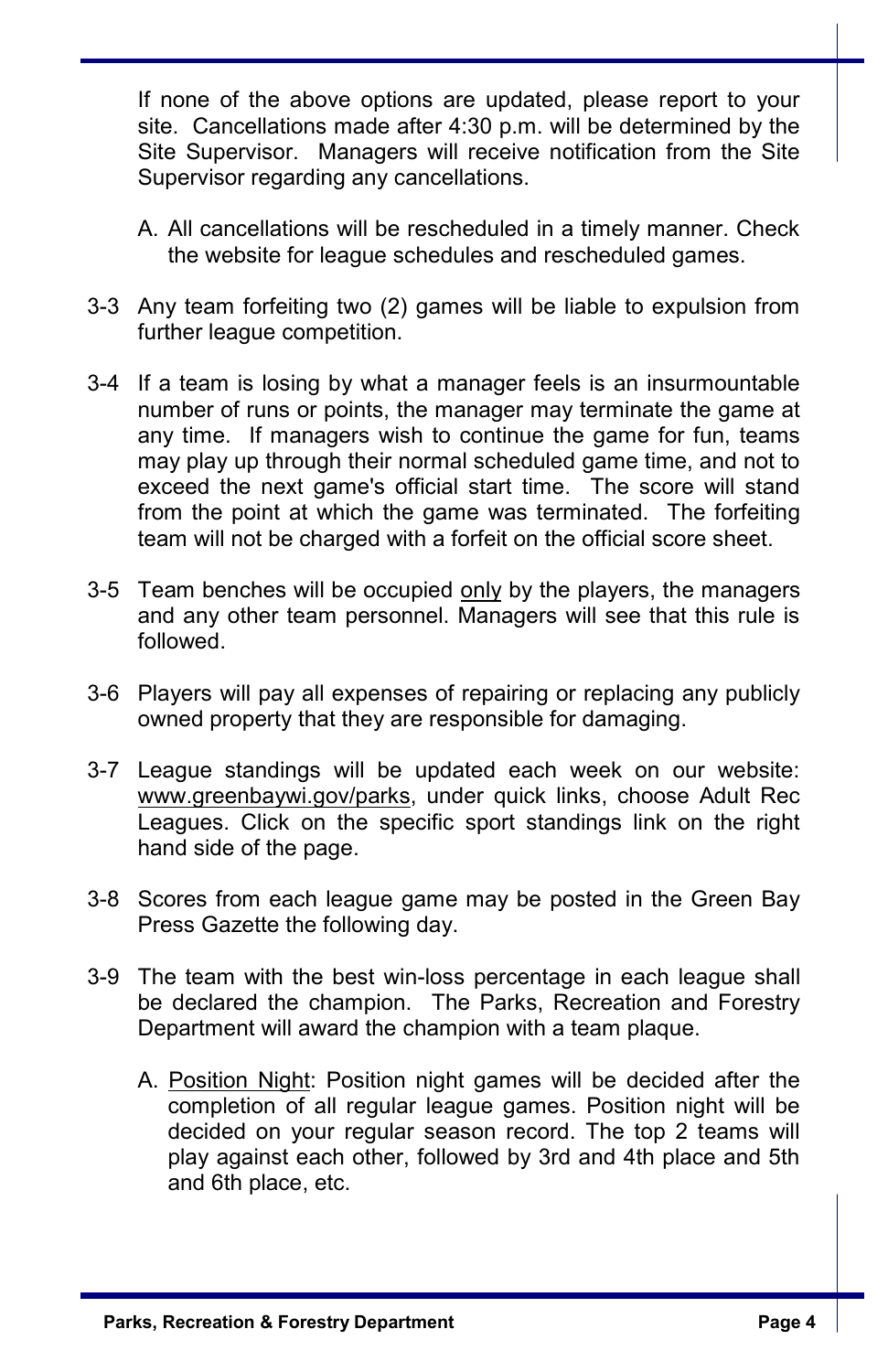- B. In case of ties, a play-off game will determine the champion. Play-off games will be scheduled during the last week of play (if possible) or the week following the last week of play.
	- A coin flip at the site will determine the home team. (exception –Football League home teams will be determined at the office during playoff scheduling time.)
	- If there is a three-way tie for first place after position night, a blind draw will determine which team receives a first round bye. The other two teams will play head-to-head, with the winning team advancing to the final round. Both games will be scheduled back to back on the same night.
- C. Playoffs to determine champion. For leagues with playoffs (adult softball and basketball), league champion will be awarded to winner of championship game. Refer to respective league rules for playoff guidelines and procedures.
- D. Seeding Ties:
	- 1. Winning Pct.
	- 2. Head to Head
	- 3. Point Differential in head to head games.
	- 4. Coin Toss if necessary.

#### **4 - PROTESTS**

- 4-1 Before each game, consult the supervisor on local ground rules. It is expected that all participants be familiar with the rules that govern the league.
- 4-2 If a player's eligibility is questioned, please follow the procedure recommended below:
	- A. Question the manager regarding the player's identification.
		- 1. If the player admits to being ineligible:
			- Previous to the game—do not allow the player to participate.
			- After the start of the game—the team will forfeit.
		- 2. If the player insists on being eligible, have the player print name, address, birth date, phone number and sign his name. The player may continue to play with the understanding that the team may forfeit the game the following day after the information has been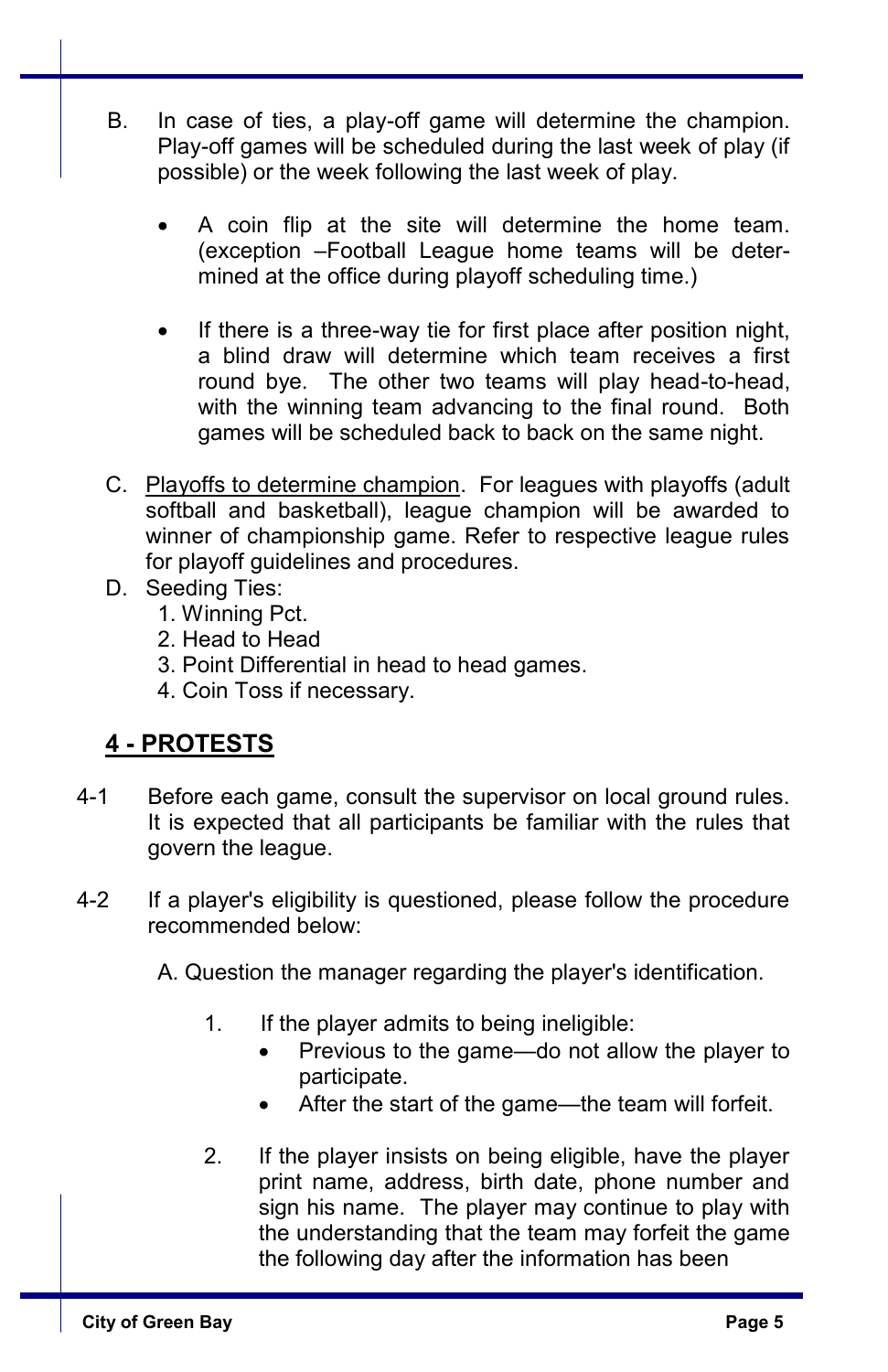checked. If a forfeit should occur, both teams will be notified by mail.

4-3 Only the manager or field captain will be allowed to question the decision of the game official or supervisor.

#### **5 - DISCIPLINE**

- 5-1 No smoking, drinking of intoxicating beverages or use of illegal drugs will be allowed on the playing field, court or bench area! Any individual or team discovered using drugs or alcohol will face possible termination/forfeiture from all Green Bay City programs and activities.
- 5-2 The City will follow a "No Tolerance" stance when dealing with unsportsmanlike conduct behavior.
- 5-3 Any act of unsportsmanlike conduct including throwing of equipment, the use of profane, abusive or insulting language shall cause the removal of the offender from the playing area or premises by order of the game officials or supervisor. This includes spectators as well as players. Players and teams will face possible suspensions. Arguing with or swearing at an official or staff member is cause for immediate ejection.
	-
- 5-4 Any act of unsportsmanlike conduct involving verbal threats or physical contact towards a player, game official, supervisor or spectator will result in a player facing severe disciplinary action, which may include permanent termination from all Green Bay city programs and activities in addition to notifying the Police Department and City Attorney's Office.
- 5-5 If sportsmanship is being abused during the game, the supervisor or game official has the right to end the game. The game will be awarded in the favor of the non-abusing team regardless of the score. If both teams are abusive, the game will be recorded as a loss for both teams involved.
- 5-6 Staff will notify the Recreation Supervisor of any and all individuals receiving a technical or ejection for inappropriate or unsportsmanlike behavior.